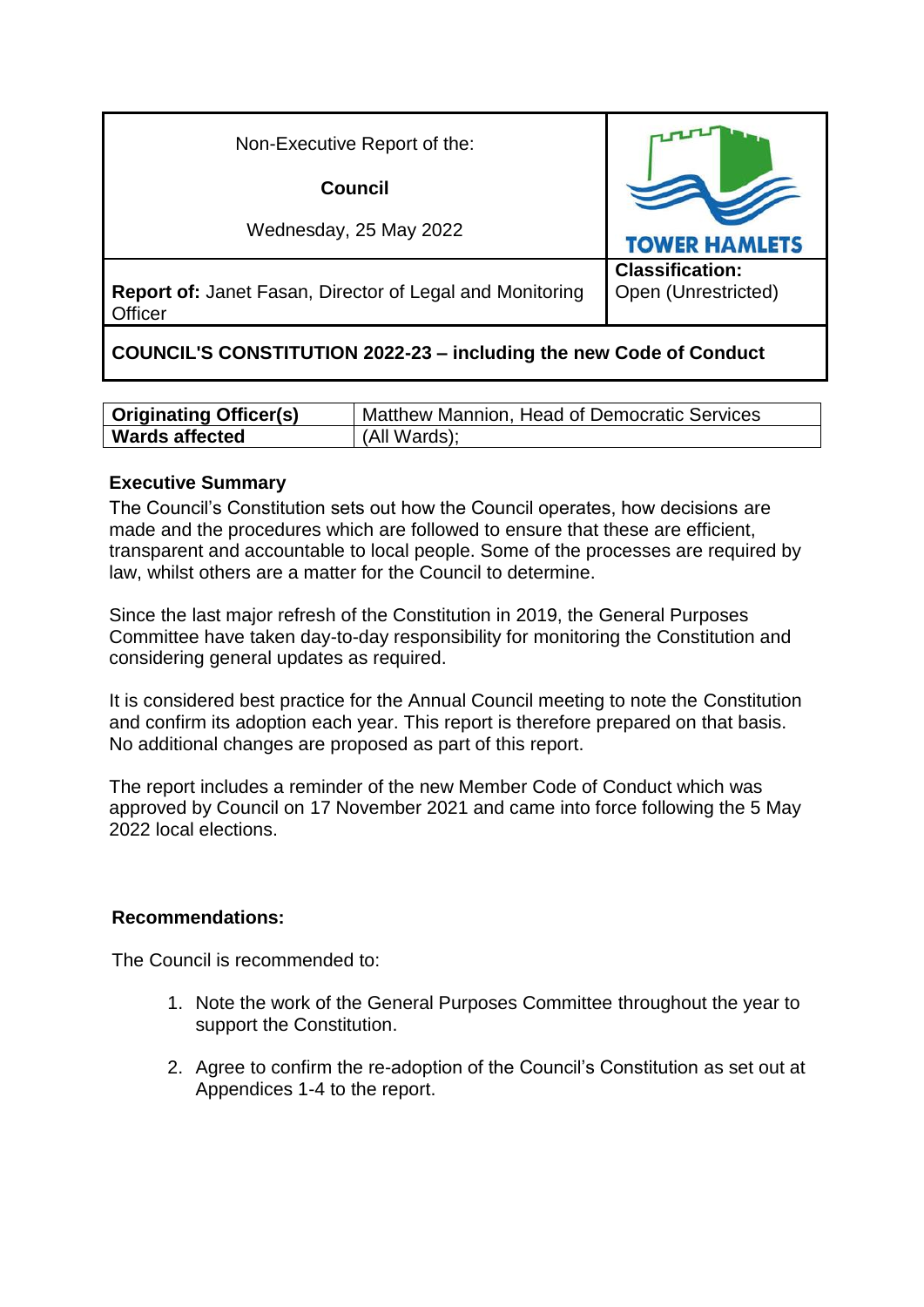## **1. REASONS FOR THE DECISIONS**

1.1 The revised Constitution was adopted in 2019 following a review. It is best practice for the Annual Council meeting to reconfirm that adoption each year.

### **2. ALTERNATIVE OPTIONS**

2.1 None are presented although Council has the power to amend the Constitution should it wish or it could ask General Purposes Committee to review, on its behalf, any parts of the Constitution it so wishes.

## **3. DETAILS OF THE REPORT**

- 3.1 The Council's Constitution sets out how the Council operates, how decisions are made and the procedures which are followed to ensure that these are efficient, transparent and accountable to local people. Some of the processes are required by law, while others are a matter for the Council to determine.
- 3.2 Since the last major refresh of the Constitution in 2019, the General Purposes Committee have taken day-to-day responsibility for monitoring the Constitution and considering general updates as required.
- 3.3 It is considered best practice for the Annual Council meeting to note the Constitution and confirm its adoption each year. This report is therefore prepared on that basis. No additional amendments are proposed as part of this report.

The work of the General Purposes Committee

- 3.4 During the 2021-22 municipal year, the General Purposes Committee considered regular reports proposing small amendments and updates to the Constitution. These are set out in detail in the reports to those meetings and key points are summarised below:
	- 24 June 2021 meeting
		- o Agreed to remove the formal Employee Appeals Sub-Committee process from the constitution following agreement of the new appeal procedures. (confirmed at 5 October meeting)
		- o Addition of the Terms of Reference of the Channel Panel counter terrorism body.
	- 5 October 2021 meeting
		- o Made amendments in light of the recent senior management restructures/changes. Setting out the new role of the Deputy Chief Executive.
		- $\circ$  Agreed to tidy up contract report thresholds to bring them in line with the previously agreed Key Decision thresholds.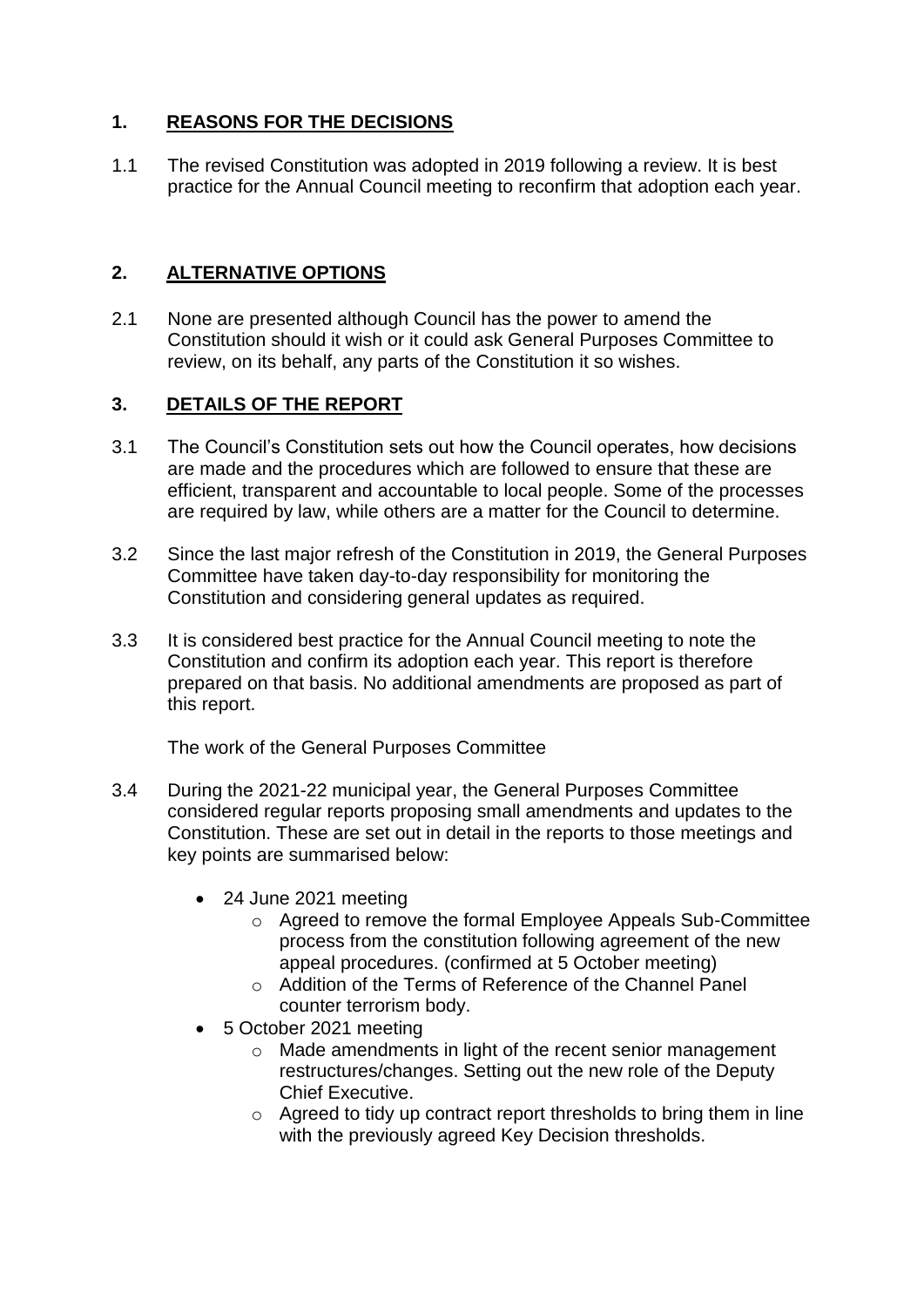- o Agreed some small HR amendments including length of interim senior manager appointments and clarity around when there are independent reviews of Statutory Officer dismissals.
- o A few amendments to the Council Procedure Rules in relation to the operation of hybrid committee meetings, questions at Council meetings and reporting up to Council by its Committees.
- o Agreeing that future changes to the Executive Procedure Rules (except Cabinet appointment changes) must be brought to Council for noting.
- o Forwarded the new Member Code of Conduct to Council for approval.
- 22 March 2022
	- o Agreed the request to remove the current London Housing Consortium Terms of Reference following changes to its governance.

Member Code of Conduct

- 3.5 Council on 17 November 2021 considered a report proposing the adoption of a new Member Code of Conduct. The new Code had been prepared by the Standards Advisory Committee following the publication of a new Model Code of Conduct.
- 3.6 The content of the new Code is similar to the Council's previous Code but it has been designed to be a more readable document to better support Members in their work and in understanding their responsibilities.
- 3.7 Council agreed to the adoption of the Code and agreed that it should come into effect following the 5 May 2022 local elections. The new Code is therefore included in the Constitution presented to the Annual Council meeting. Members are asked to ensure they have familiarised themselves with its content.

Constitution Reviews

3.8 As it is now four years since the last review of the Constitution took place, the General Purposes Committee is asked to consider whether there are any sections of the Constitution it would like to review in depth as part of its work programme for 2022/23.

### **4. EQUALITIES IMPLICATIONS**

4.1 None specific to this report, but equalities implications should be considered whenever a significant review of the constitution takes place.

## **5. OTHER STATUTORY IMPLICATIONS**

5.1 This section of the report is used to highlight further specific statutory implications that are either not covered in the main body of the report or are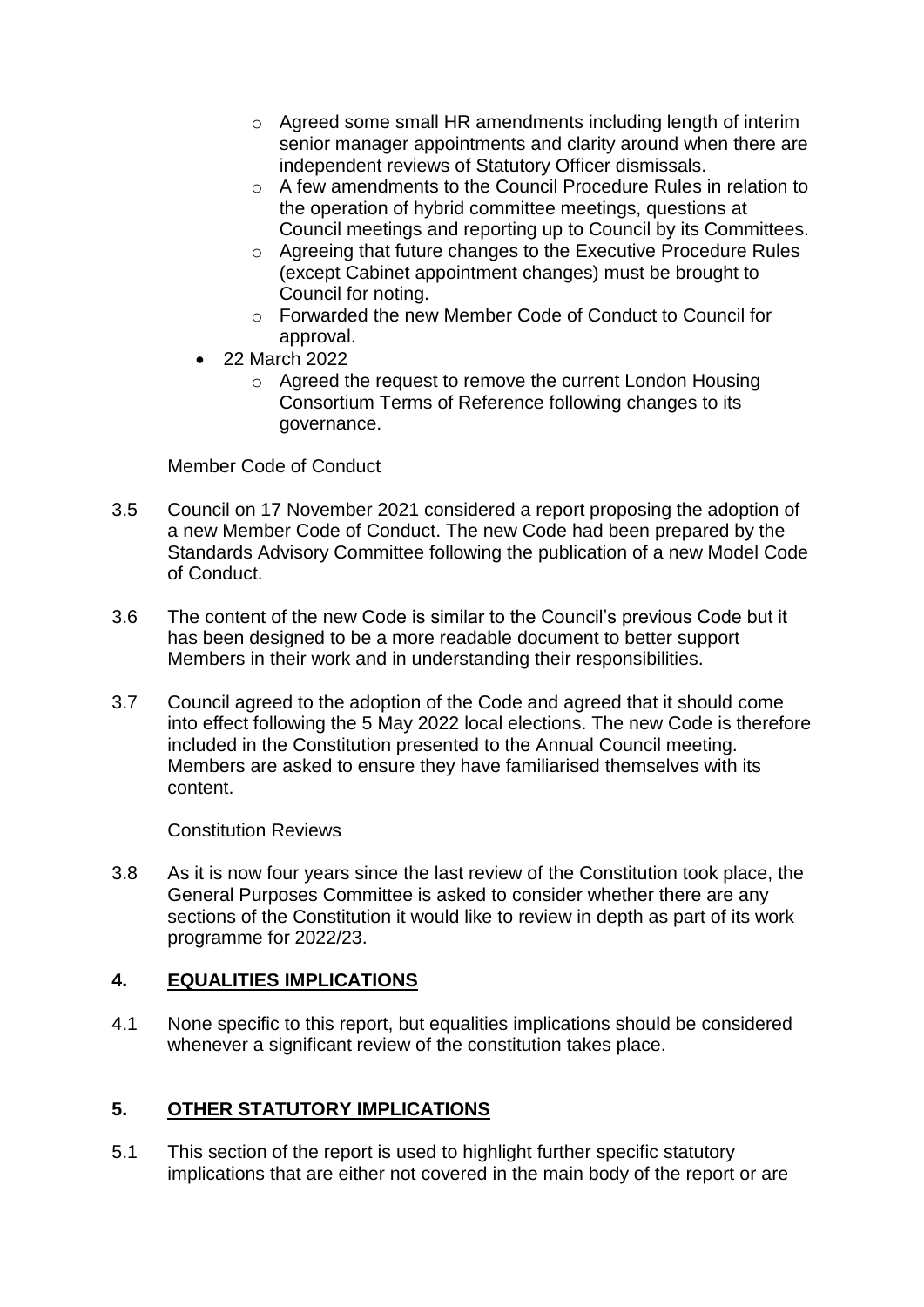required to be highlighted to ensure decision makers give them proper consideration. Examples of other implications may be:

- Best Value Implications,
- Consultations,
- Environmental (including air quality),
- Risk Management,
- Crime Reduction,
- Safeguarding.
- Data Protection / Privacy Impact Assessment.
- 5.2 None specific to this report but having an up to date Constitution helps ensure the Council's decision making processes are operating effectively which is important in supporting the Council's activities to tackle the above risks.

### **6. COMMENTS OF THE CHIEF FINANCE OFFICER**

6.1 There are no direct financial implications arising from this report.

#### **7. COMMENTS OF LEGAL SERVICES**

- 7.1 The Council is required by Section 37 of the Local Government Act 2000 to prepare a constitution and to keep it up to date.
- 7.2 Section 37 of the Local Government Act 2000 requires the constitution to contain the members' code of conduct as well as such other information which the authority considers appropriate.
- 7.3 The Constitution states that adopting or amending the Constitution is a function of full council. Making changes to the constitution is a function which is delegated to the General Purposes Committee.
- 7.4 The matters proposed in this report comply with the above legislation and with the Constitution.

\_\_\_\_\_\_\_\_\_\_\_\_\_\_\_\_\_\_\_\_\_\_\_\_\_\_\_\_\_\_\_\_\_\_\_\_

#### **Linked Reports, Appendices and Background Documents**

#### **Linked Report**

 Constitution reports to the General Purposes Committee on 24 June 2021, 5 October 2021, 22 March 2022.

#### **Appendices**

The Council's Constitution Parts A to D – Appendices 1 to 4.